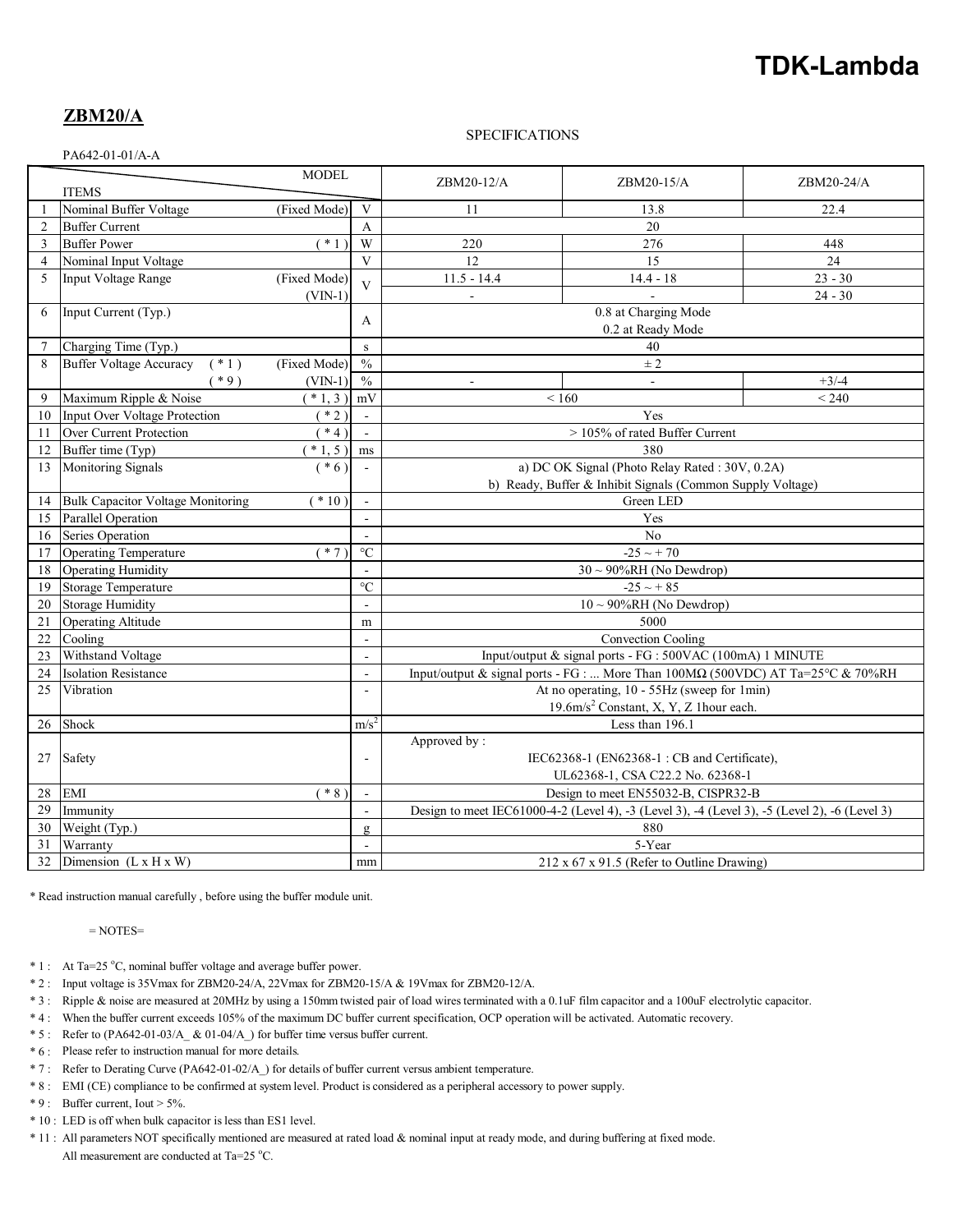## **ZBM20/A**

#### DERATING CURVE FOR BUFFER CURRENT VERSUS AMBIENT TEMPERATURE

PA642-01-02/A

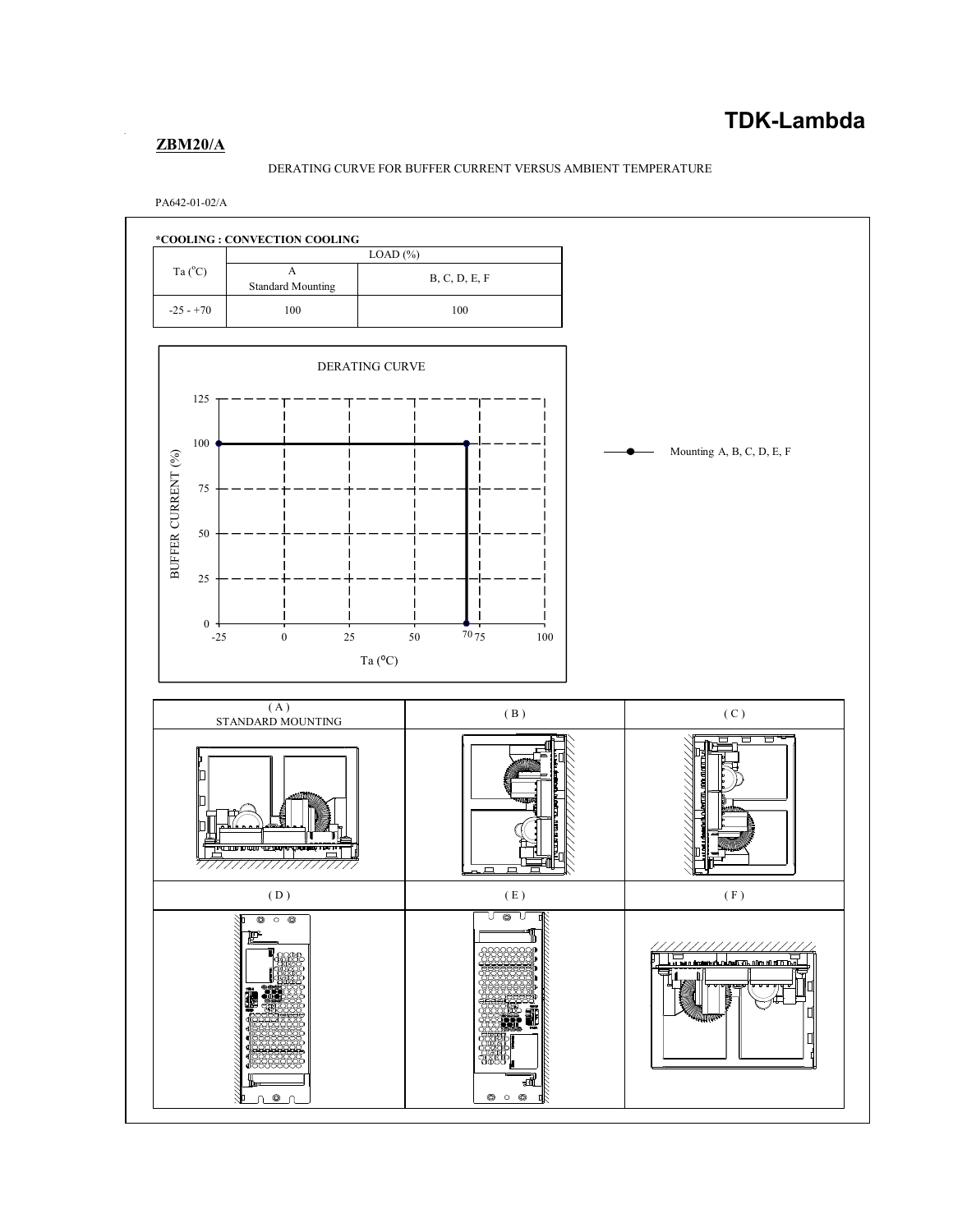## **TDK-Lambda**

#### **ZBM20/A**

#### BUFFER TIME VERSUS BUFFER CURRENT

#### PA642-01-03/A



#### **VIN-1 and Maximum Buffer Voltage**



a) Buffer time : 0 - 2 sec b) Buffer time for small buffer current : 2 - 18 sec